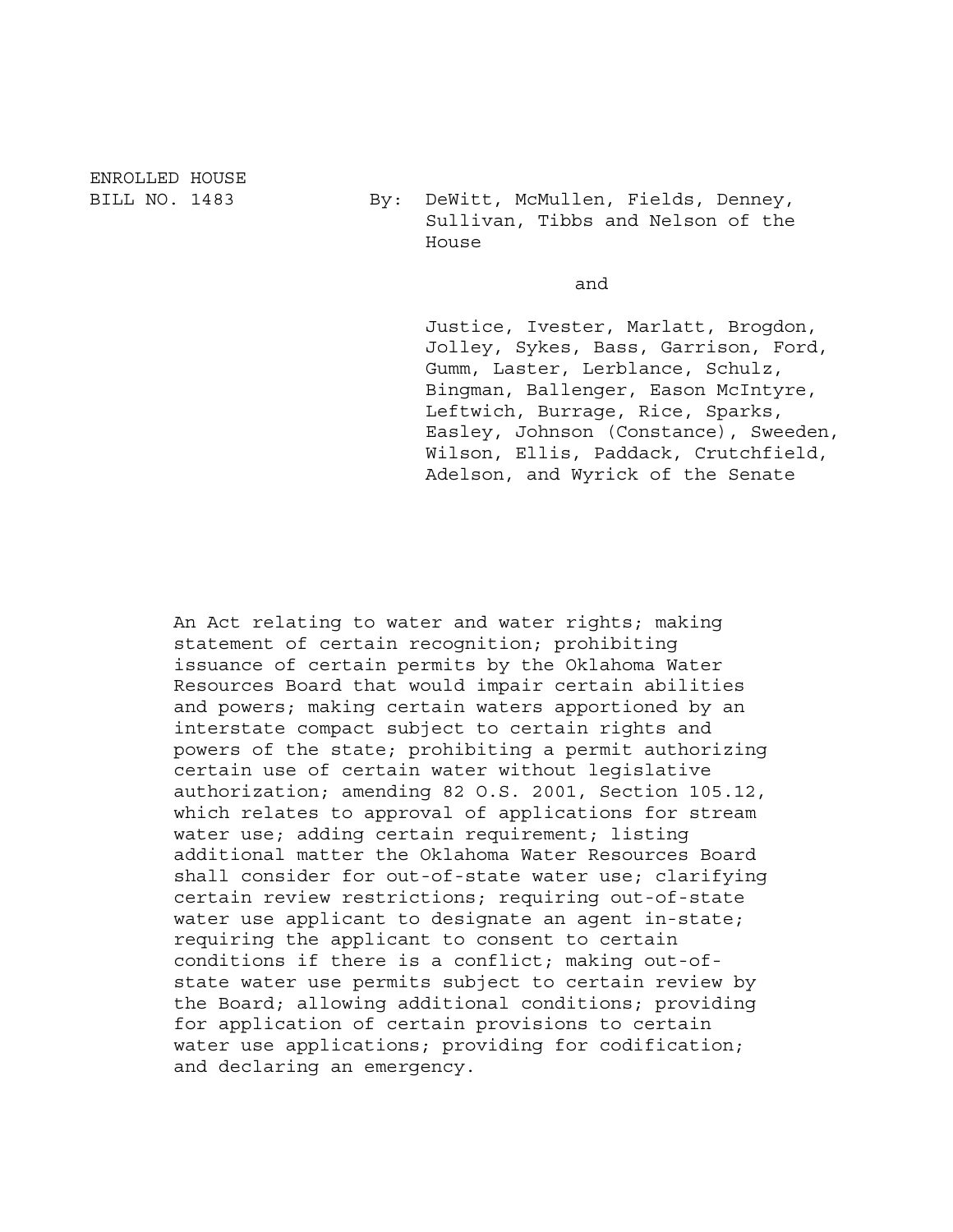BE IT ENACTED BY THE PEOPLE OF THE STATE OF OKLAHOMA:

SECTION 1. NEW LAW A new section of law to be codified in the Oklahoma Statutes as Section 105.12A of Title 82, unless there is created a duplication in numbering, reads as follows:

A. The State of Oklahoma has long recognized the importance of the conservation and preservation of its public waters and the necessity to maintain adequate supplies for the present and future water requirements of the state and to protect the public welfare of its citizens, and has entered into interstate compacts for that purpose.

B. No permit issued by the Oklahoma Water Resources Board to use water outside the boundaries of the State of Oklahoma shall:

1. Impair the ability of the State of Oklahoma to meet its obligations under any interstate stream compact; or

2. Impair or affect the powers, rights, or obligations of the United States, or those claiming under its authority or law, in, over and to water apportioned by interstate compacts.

C. Water apportioned to the State of Oklahoma by an interstate compact is subject to the right and power of the State of Oklahoma to control, among other matters, the method of diversion of the water and the place of use.

D. No permit for the use of water out of state shall authorize use of water apportioned to the State of Oklahoma under an interstate compact unless specifically authorized by an act of the Oklahoma Legislature and thereafter as approved by it.

SECTION 2. AMENDATORY 82 O.S. 2001, Section 105.12, is amended to read as follows:

Section 105.12 A. Before In order to protect the public welfare of the citizens of Oklahoma and before the Oklahoma Water Resources Board takes final action on the application, the Board shall determine from the evidence presented whether:

1. There is unappropriated water available in the amount applied for;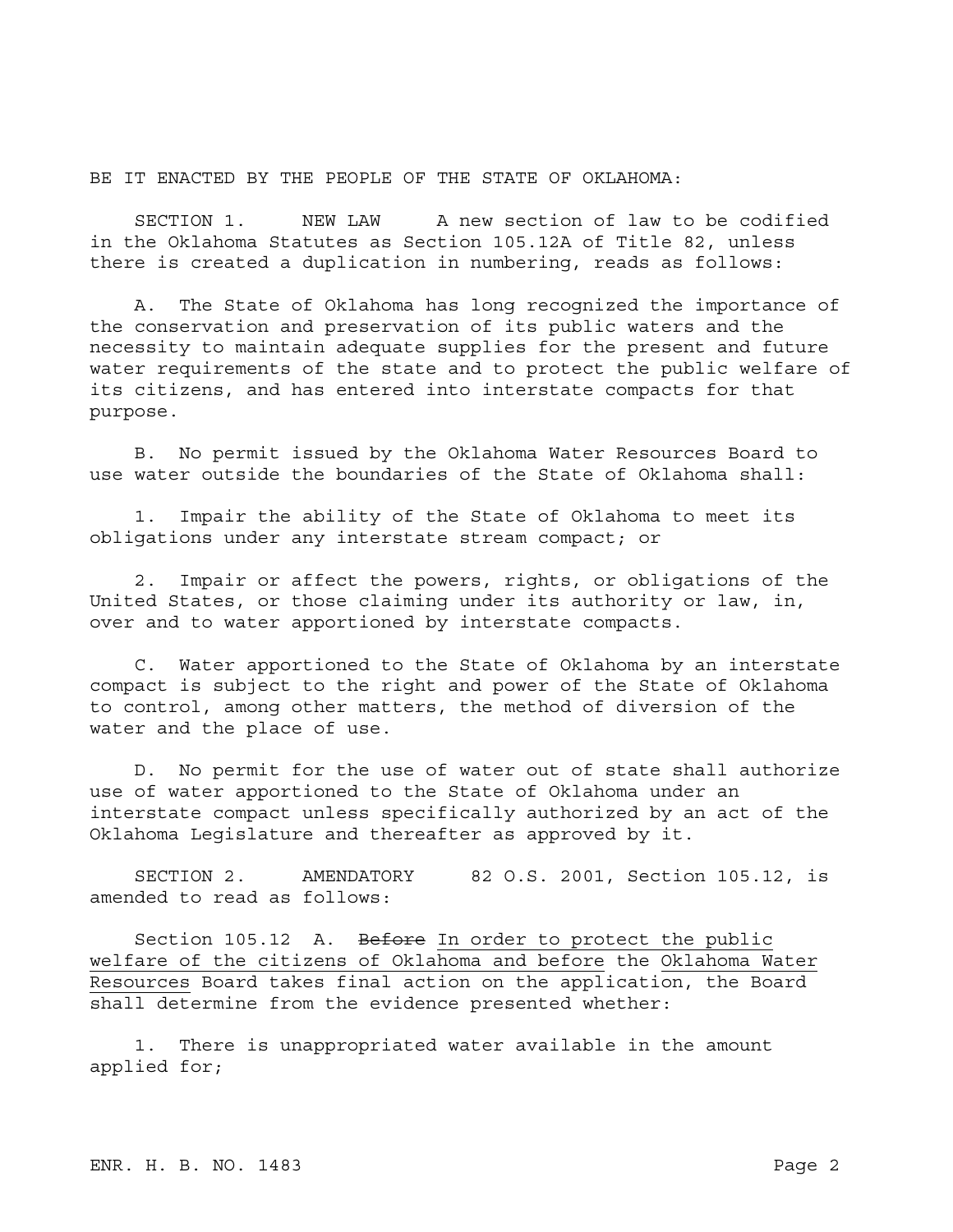2. The applicant has a present or future need for the water and the use to which applicant intends to put the water is a beneficial use. In making this determination, the Board shall consider the availability of all stream water sources and such other relevant matters as the Board deems appropriate, and may consider the availability of groundwater as an alternative source;

3. The proposed use does not interfere with domestic or existing appropriative uses; and

4. If the application is for the transportation of water for use outside the stream system wherein the water originates, the proposed use must not interfere with existing or proposed beneficial uses within the stream system and the needs of the water users therein. In making this determination, the Board shall utilize the review conducted pursuant to subsection B of this section; and

5. If the application is for use of water out of state, the Board shall, in addition to the criteria set forth in this subsection, also evaluate whether the water that is the subject of the application could feasibly be transported to alleviate water shortages in the State of Oklahoma.

If so the evidence is determined to be sufficient, and subject to subsection B of this section, the Board shall approve the application by issuing a permit to appropriate water. The permit shall state the time within which the water shall be applied to beneficial use. In the absence of appeal as provided by the Administrative Procedures Act, the decision of the Board shall be final.

B. 1. In the granting of water rights for the transportation of water for use outside the stream system wherein water originates, pending applications to use water within such the stream system shall first be considered in order to assure that applicants within such the stream system shall have all of the water required to adequately supply their beneficial uses.

2. The Board shall review the needs within such the area of origin every five (5) years to determine whether the water supply is adequate for municipal, industrial, domestic, and other beneficial uses.

C. The review conducted pursuant to paragraph 2 of subsection B of this section shall not be used to reduce the quantity of water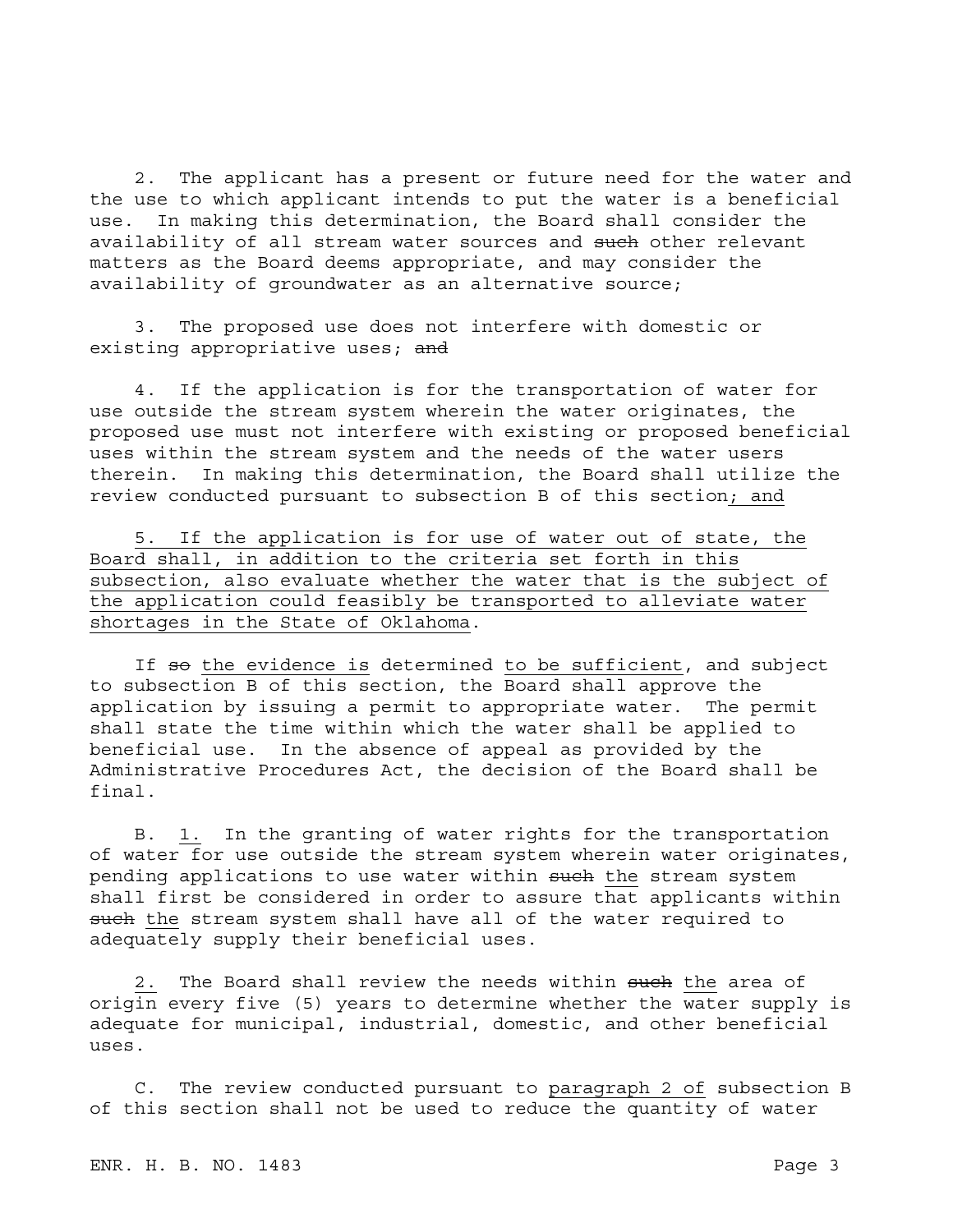authorized to be used pursuant to permits issued prior to such review. Such permits, however, remain subject to loss, in whole or in part, due to nonuse, forfeiture or abandonment, pursuant to this title.

D. On the filing of an application or amendment to use water outside the state, the applicant shall designate an agent in the State of Oklahoma for service of process and to receive other notices.

E. In the event of a conflict between the conditions of use required in Oklahoma and conditions required in another state, the water right holder shall consent to conditions imposed by the Board.

F. Permits and amendments that authorize the use of water outside the state shall be subject to review by the Board at least every ten (10) years after the date of issuance to determine whether there has been a substantial or material change relating to any matters set forth in subsection A of this section. The Board may impose additional conditions as described by Board rules to address any such substantial or material change.

G. Notwithstanding the provisions of any other law that may be deemed inconsistent with this section, the Board shall promulgate rules and apply the provisions of Section 1 of this act and subsections A, B, D, E, and F of this section to applications for use of water for which no final adjudication has been made by the Oklahoma Water Resources Board before the effective date of this act.

SECTION 3. It being immediately necessary for the preservation of the public peace, health and safety, an emergency is hereby declared to exist, by reason whereof this act shall take effect and be in full force from and after its passage and approval.